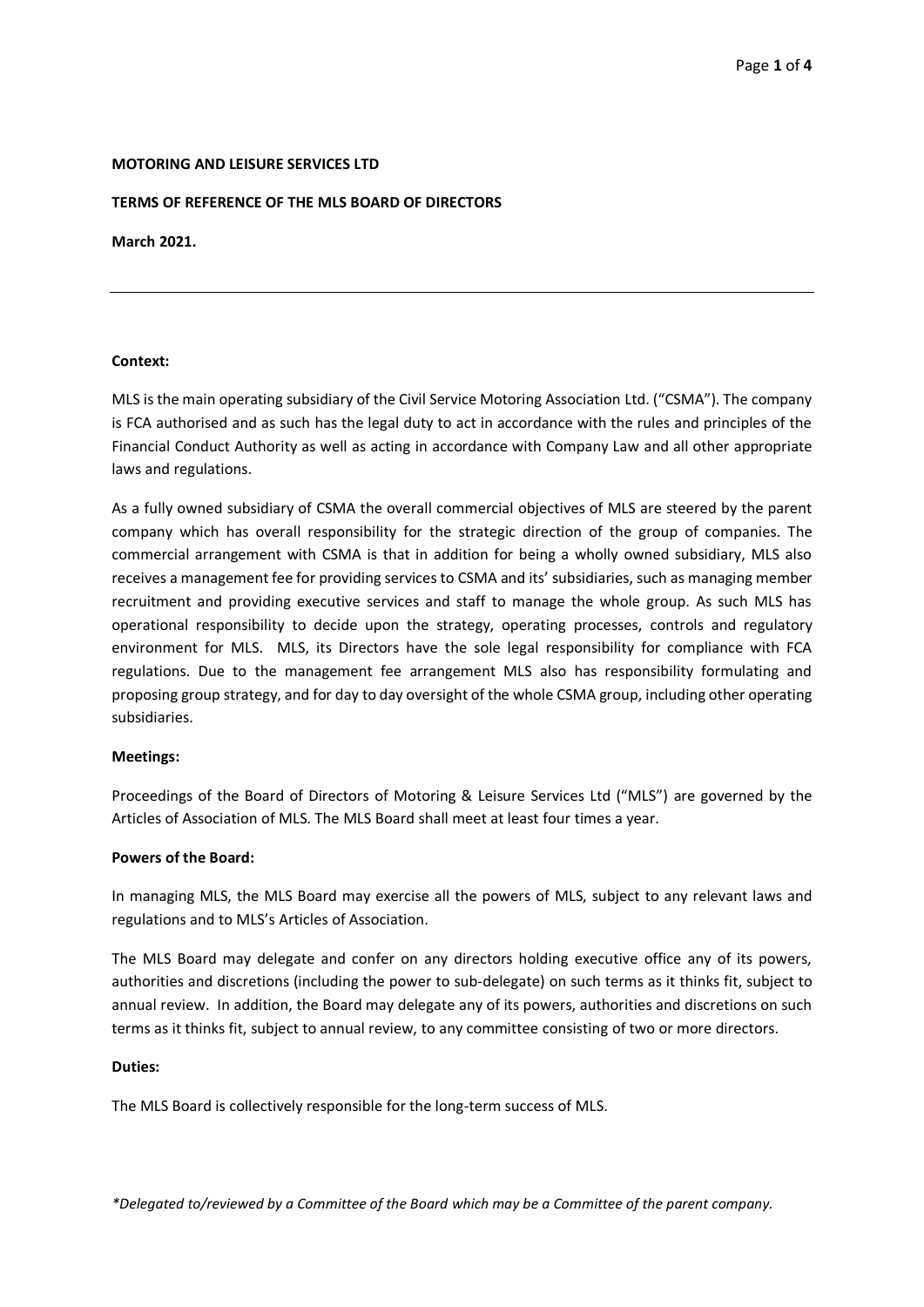The Board, with the input of the CSMA board, sets the strategy for MLS and approves capital and operating plans presented by management for the achievement of the strategic objectives it has set.

## **1. Strategy and management**

- 1.1 Responsibility for overall management and long-term success of MLS
- 1.2 To formulate and approve MLS's long-term objectives and strategy after considering the overall CSMA strategy
- 1.3 To provide services to CSMA, the parent company and other companies within the group.
- 1.4 To provide executive resource to the CSMA Group.
- 1.5 There will be a minimum of three and a maximum of seven Directors, of which one must be a non-Executive Director.
- 1.6 A quorum is three Directors.
- 1.7 The Chairman of the board will be an appointed NED.

## **2. Financial and internal controls**

- 2.1 Oversight of MLS's operations ensuring:
	- competent and prudent management and sound planning
	- an appropriate system of internal control
	- appropriate accounting and other records
- 2.2 To approve MLS's annual budgets and business plans
- 2.3 To ensure maintenance of a sound system of internal control and risk management**\***
- 2.4 To approve MLS's Annual Report and Accounts including the corporate governance statement and remuneration report
- 2.5 To approve any significant change in accounting policies/practices**\***
- 2.6 To approve the remuneration of the auditors and recommendations for the appointment or removal of auditors**\***

*\*Delegated to/reviewed by a Committee of the Board which may be a Committee of the parent company.*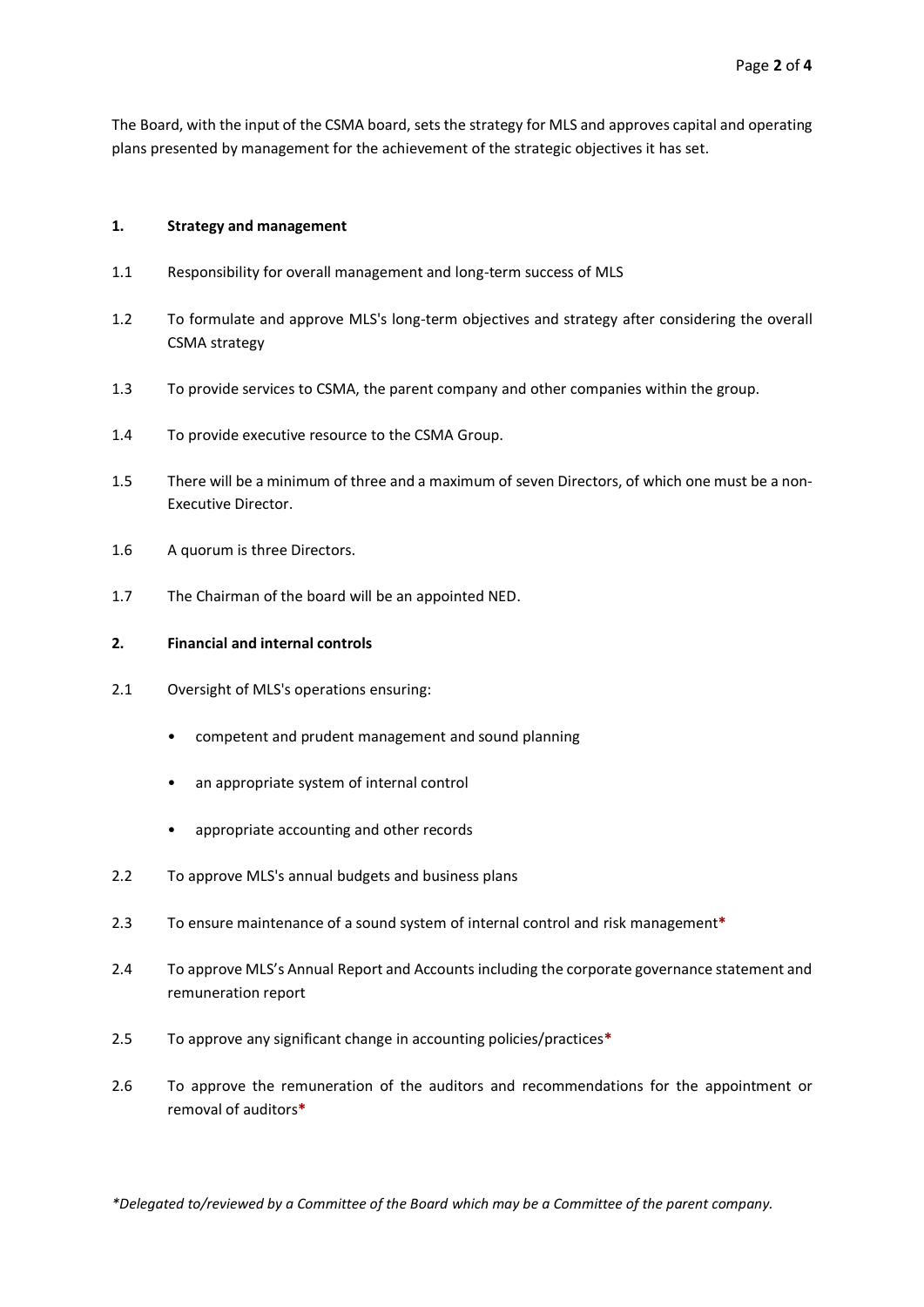- 2.7 Monitor the performance of MLS's businesses against plan and budget and forecasts.
- 2.8 To approve any capital expenditure or contract with a value of £100k or more. Capital expenditure or contracts with a value of £250k or more will require CSMA board approval or delegated authority.
- 2.9 To monitor and ensure that due diligence contractual processes are followed, particularly in respect of financial, compliance, legal and regulatory requirements.

# **3. Board Membership, Remuneration and Committees**

- 3.1 To appoint directors. The shareholder can remove a Director but cannot appoint one.
- 3.2 To ensure adequate succession planning for the board and senior management.
- 3.3 To approve the appropriate division of responsibilities between the executive and non-executive directors.
- 3.4 To set terms of reference for and membership of the Committees of the MLS Board and receive reports as appropriate

### **4. Corporate governance, compliance and regulatory matters**

- 4.1 To act within the rules and principles of the Financial Conduct Authority.
- 4.2 To meet all the companies legal and regulatory obligations. These include, but are not limited to the FCA, Health and Safety legislation, the Companies Act, Food and Hygiene, Data Protection, taxation and accounting law and rules and employment law.
- 4.3 To ensure that there are thorough processes and controls to ensure that all legal, regulatory and compliance obligations are met.
- 4.4 To review and approve MLS's risk management strategy
- 4.5 To review and approve MLS's policies

# **5. Other**

- 5.1 To approve the prosecution, defence or settlement of litigation involving claims of more than £50,000 or being otherwise material to the interests of MLS
- 5.2 To approve overall levels of insurance for MLS and major changes to MLS's insurance programme. To also approve overall levels of insurance and major changes to the whole CSMA Group and other operating subsidiaries.
- 5.3 To approve MLS Board Minutes

*\*Delegated to/reviewed by a Committee of the Board which may be a Committee of the parent company.*